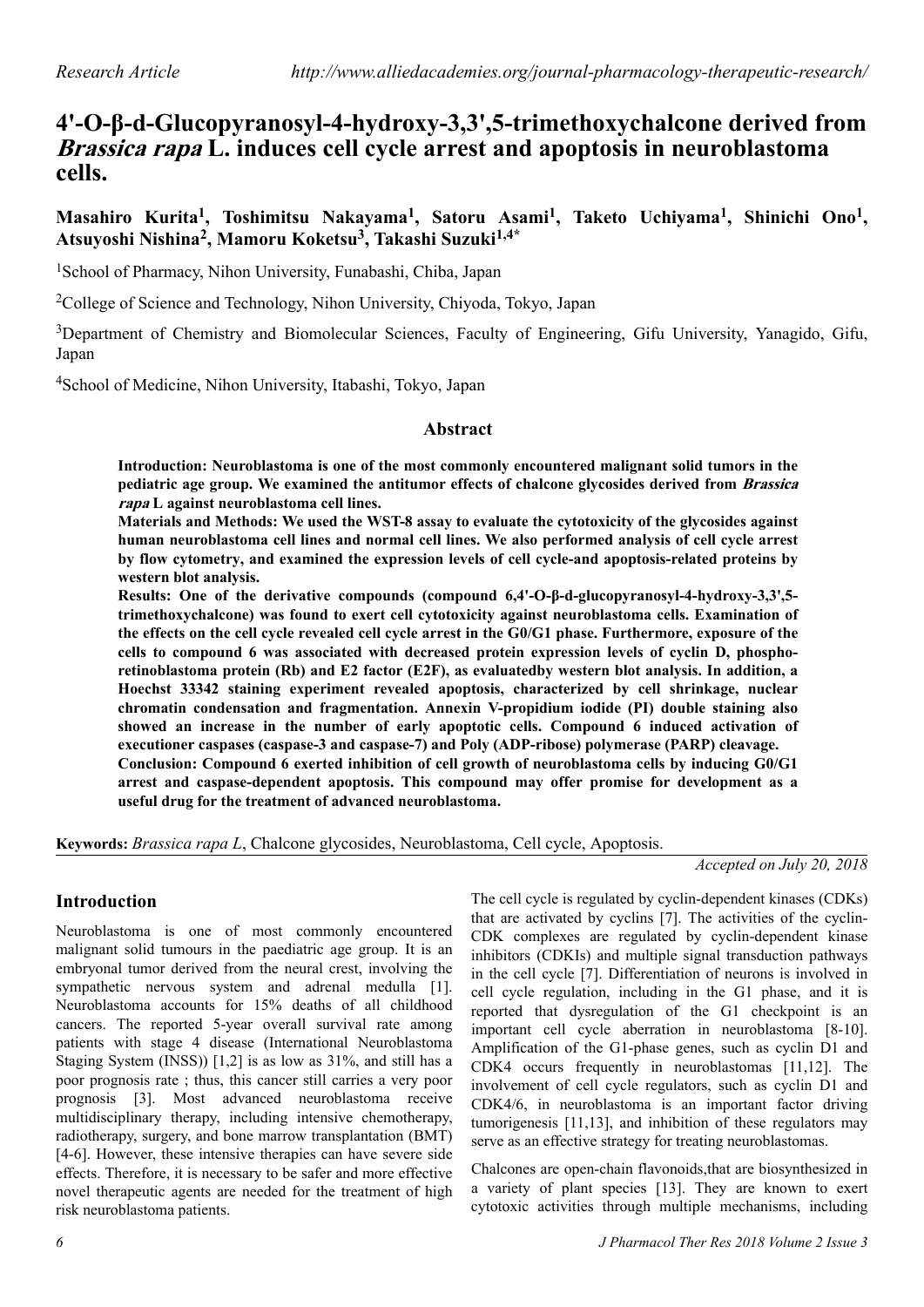*Suzuki/Kurita/Nakayama et al.*

cell cycle arrest, angiogenesis inhibition and apoptosis induction [14]. In previous studies, chalcone glycosides derived from plants belonging to *Brassica rapa* L (*Hidabeni* in Japanese) were demonstrated to show inhibitory effect against NO production [15,16], antigen-stimulated degranulation [17] and induce of neurite outgrowth [18]. Chalcone derivatives similar in structure to aglycon in the present study have also been reported to exert antitumor effects in lung cancer cell lines [19]. However, there are few reports describing the indepth mechanistic basis underlying the cytotoxic and/or antiproliferative activities exhibited by the chalcone glycosides. In this study, we examined the cytotoxicity of chalcone glycosides derived from *Brassica rapa* L, and investigated the important mechanisms underlying the antitumor effects of 4'-



O-β-d-glucopyranosyl-4-hydroxy-3,3',5-trimethoxychalcone (compound 6).

## **Materials and Methods**

The chemical structures of the chalcone glycosides are shown in Figure 1. They were prepared in the laboratories of Dr. Kotetsu and Dr. Nishina. Stock 50-mM solutions of each compound were prepared in dimethyl sulfoxide (DMSO, Sigma-Aldrich, MO, USA), stored at -20° C, and then diluted as needed for addition to the cell culture medium. Cisplatin was purchased from Wako pure chemical industries (Osaka, Japan).



*Figure 1. Chemical structures of the chalcone glycosides derived from Brassica rapa L.*

#### **Cell lines and culture conditions**

Human neuroblastoma cell lines (IMR-32, LA-N-1, and SK-N-SH, provided by RIKEN Cell Bank, and NB-39, kindly provided by Dr. Toshimitsu Suzuki, Fukushima Medical University) were maintained in RPMI-1640 medium (Life Technologies Invitrogen, Carlsbad, CA, USA) supplemented with 10% fetal bovine serum (FBS) (Thermo Scientific HyClone, UT, USA) at 37° C in a humidified incubator in a 95% air/5%  $CO<sub>2</sub>$  atmosphere. Normal human dermal fibroblasts (NHDF) and human umbilical vein endothelial cells (HUVECs), also obtained from Lonza Japan, were cultured in FGM-2 (Lonza Japan, Tokyo, Japan) and EGM-2 (Lonza Japan), respectively, under the same culture condition as that described above.

#### **Viability assay (WST-8)**

Neuroblastoma cell lines  $(1 \times 10^4 \text{ cells/well})$  were prepared in a 96-well culture plate and incubated for 24 h. The cells were treated with chalcone glycoside derivatives, or DMSO as vehicle control, for 48 h. Then, CCK-8 (Dojindo, Kumamoto, Japan) was added to the wells at 10% of the volume of the medium, and incubation was continued for 3 h at 37°C/5% CO<sup>2</sup> . The absorbances were measured at 450 nm. The cell survival rate was calculated as the percentage of viable cells in the treated group versus that in the vehicle control group. The normal control cells  $(2 \times 10^4 \text{ cells/well})$  were plated on to the respective culture media, with the assay performed in the same way as that described above. The experiments were repeated in triplicate.

#### **Cell cycle analysis (Propidium Iodide Staining)**

The cell cycle status was evaluated by quantifying DNA fragment staining with PI (Merck Millipore, Darmstadt, Germany). NB-39 cells  $(1 \times 10^6 \text{ cells/well})$  were cultured in serum-free medium in the wells of a 6-well culture plate for 24 h. Thereafter, serum was added to the medium and the cells were treated with compound 6 (final concentration: 10 and 30 μM) or vehicle control for 24 and 48 h. Then, the cells were collected and washed twice with ice-cold PBS and fixed in icecold 70% ethanol for 2 h. The fixed cells were centrifuged and washed twice with PBS, suspended in 0.25 mg/ml Ribonuclease A (Sigma-Aldrich), and incubated in a shaker at 37° C for 30 min. Then, the cells were stained with PI (final concentration: 50 μg/ml) and incubated in the dark for 30 min. Finally, the cell samples were analyzed with a FC 500 flow cytometer (Beckman Coulter, CA, USA) in the FL3 range. The experiments were repeated in triplicate.

#### **Hoechst 33342 staining**

Apoptotic nuclear morphology was observed by staining with Hoechst 33342 (Sigma-Aldrich). NB-39 cells  $(1 \times 10^5 \text{ cells})$ well) were plated on to the wells of a 6-well culture plate and incubated for 24 h. The cells were treated with compound 6 (final concentration: 1, 10, and 100 μM) or vehicle control for 48 h, followed by addition of Hoechst 33342 solution (final concentration: 0.001% of the medium) to the wells. The wells were allowed to stand for 15 min and then the cells were observed under a fluorescence microscope IX-71 (Olympus, Tokyo, Japan). The experiments were repeated in triplicate.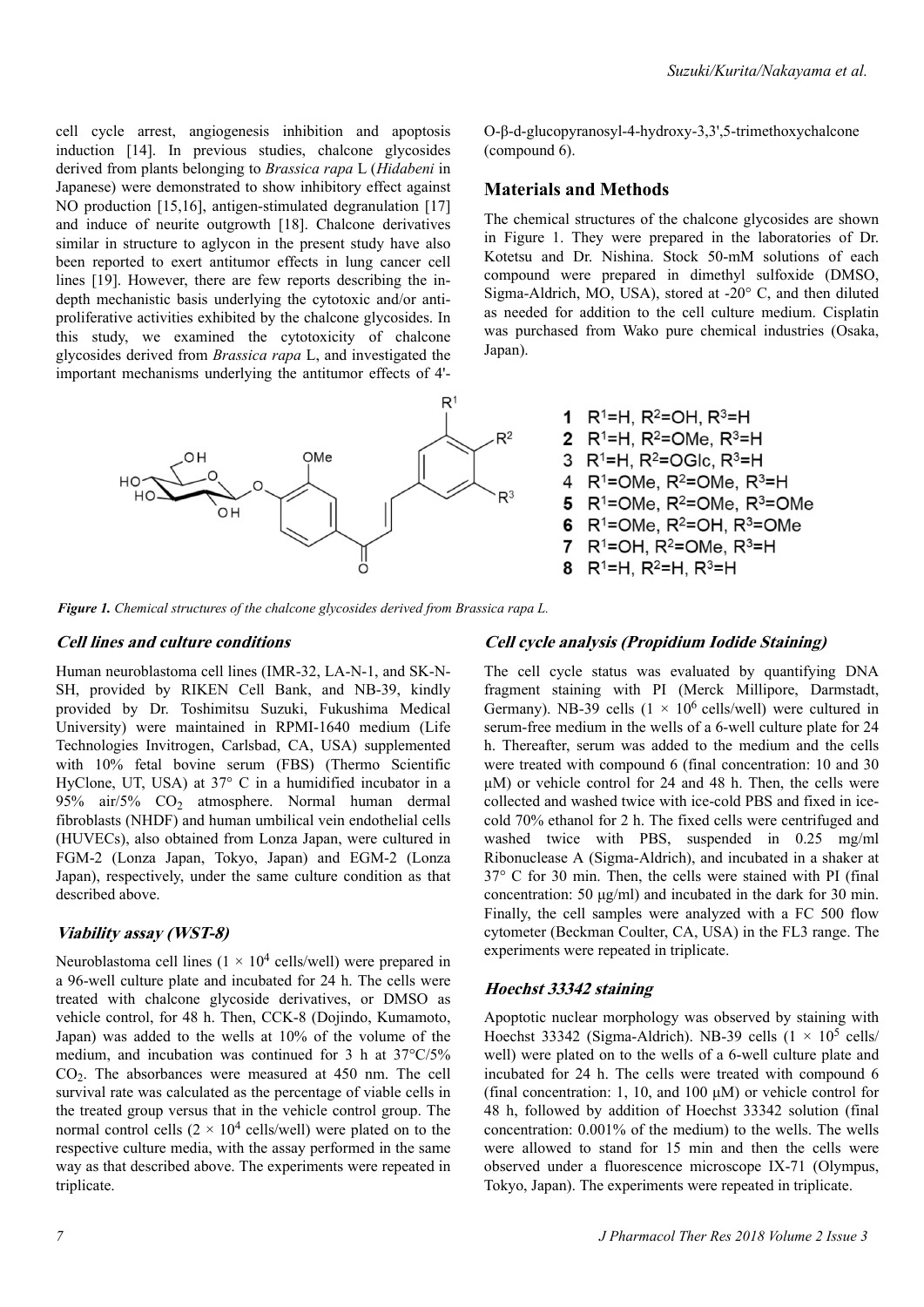*Citation: Suzuki T, Kurita M, Nakayama T, et al. 4'-O-β-d-Glucopyranosyl-4-hydroxy-3,3',5-trimethoxychalcone derived from Brassica rapa L. induces cell cycle arrest and apoptosis in neuroblastoma cells. J Pharmacol Ther Res 2018;2(3):6-12.*

## **Annexin V-Propidium iodide double staining analysis (Flow cytometry)**

Early apoptosis was detected using the Alexia Fluor® 488 annexin V/Dead Cell apoptosis kit (Life technologies Invitrogen). NB-39 cells  $(1 \times 10^6 \text{ cells/well})$  were plated on to the wells of a 6-well culture plate, incubated for 24 h, and then treated with compound 6 (final concentration: 1, 10, and 30 μM) or vehicle control for 48 h. Then, the cells were collected and washed with ice-cold PBS and centrifuged after stirring, and the supernatants were discarded. The cell sediments were washed with annexin-binding buffer and stained with annexin V-Alexa Fluor® 488 and PI for 15 min. The cell samples were analyzed with a FC500 flow cytometer (Beckman Coulter) in the FL1 range and FL4 range. The experiments were repeated in triplicate.

## **Preparation of subcellular fractions and western blotting**

Whole-cell proteins were obtained in an extraction buffer. NB-39 cells  $(2 \times 10^6 \text{ cells/dish})$  were plated on to 60-mm culture dishes, incubated for 24 h, and treated with compound 6 (final concentration: 20μM) for 0-72 h (0 h refers to untreated dishes). The cells were collected and washed with ice-cold Tris-buffer saline (TBS), and lysed in an extraction buffer. They were disrupted by sonication twice for 30 s each, and centrifuged at  $20,630 \times g$  for 10 min at 0°C. Protein concentrations in the cell supernatants were determined with a Protein Assay Rapid Kit (Wako), using BSA as reference. The subcellular fractions, as loading samples containing 10 μg of the proteins, were separated by sodium dodecyl sulfatepolyacrylamide gel electrophoresis (SDS-PAGE) and transferred on to polyvinylidene difluoride (PVDF) membranes (Merck Millipore). After blocking with 5% skim milk or BSA for 1 h at room temperature, the membranes were probed with the primary antibodies overnight at 4°C. After another wash, the membranes were incubated with horseradish peroxidase (HRP)-conjugated secondary antibody for 1 h at room temperature. The blots were examined using an ECL system (GE Healthcare, Buckinghamshire, UK) and imaged using the LUMINESCENT IMAGE ANALYZER LAS-1000 plus (FUJIFILM, Tokyo, Japan). The densities of the bands were analyzed using the NIH Image-J software (U.S. National Institutes of Health, MD, USA,). The primary antibodies used were as follows: anti-caspase-3 (9665), anti-cleaved caspase-3 (6664), anti-caspase-7 (9494), anti-Rb (9313), anti-phospho-Rb (9307), (Cell Signaling Technology, Danvers, MA, USA), anti-PARP (611038), anti-Cyclin D1 (610280), anti-Cyclin E (551159), anti-cdk-4 (559677), (BD Biosciences, San Jose, CA, USA), anti-cdk2 (sc-748), anti-cdk-6 (sc-177), anti-p27 (sc-528), anti-E2F-1 (sc-48334), (Santa Cruz Biotechnology, TX, USA), and anti-β-tubulin (T4026), (Sigma-Aldrich).

## **Statistical analysis**

Data are expressed as means  $\pm$  SEM (n=3). Significance testing was performed by analysis of variance (ANOVA), followed by Bonferroni's test for comparing three or more data.

# **Results**

## **Cytotoxicity**

We investigated the cytotoxicity of the chalcone glycosides in Figure 1 on four neuroblastoma cell lines and two normal control cell lines by the CCK-8 assay. Compound 6 was found to exert the most potent cytotoxicity against two of the neuroblastoma cell lines, with 50% inhibitory concentration (IC50) values for LA-N-1 and NB-39 of 15.3 and 19.7  $\mu$ M, respectively in Table 1. Furthermore, compound 6 was also demonstrated to exhibit selective cytotoxicity against neuroblastoma cells as compared to normal control cells.

*Table 1. IC50 values (μM) of the chalcone glycosides derived from Brassica rapa L. for cytotoxicity against neuroblastoma cell lines and normal control cells.*

| Compounds                          |  | Cytotoxicity IC50 values (µM) |          |              |              |              |             |
|------------------------------------|--|-------------------------------|----------|--------------|--------------|--------------|-------------|
|                                    |  | Neuroblastoma cell lines      |          |              | Normal cells |              |             |
|                                    |  | <b>IMR-32</b>                 | $LA-N-1$ | <b>NB-39</b> | SK-N-SH      | <b>HUVEC</b> | <b>NHDF</b> |
| 1                                  |  | >100                          | 72.6     | >100         | >100         | >100         | >100        |
| $\overline{2}$                     |  | 71.2                          | 26.1     | 77.3         | 84.6         | 75.5         | >100        |
| 3                                  |  | >100                          | >100     | >100         | >100         | >100         | >100        |
| 4                                  |  | >100                          | 34.1     | 90.1         | >100         | >100         | >100        |
| 5                                  |  | 85.5                          | 24.1     | 94.5         | >100         | >100         | >100        |
| 6                                  |  | 93.5                          | 15.3     | 19.7         | 73.2         | >100         | >100        |
| $\overline{7}$                     |  | 93.4                          | 25.8     | 78.6         | 80.5         | 92.2         | >100        |
| 8                                  |  | >100                          | 44.6     | >100         | >100         | 99           | >100        |
| IC50: 50% inhibitory concentration |  |                               |          |              |              |              |             |

## **Cell cycle arrest**

We examined the cell cycle status of NB-39 cells treated with compound 6 by flow cytometry after PI staining for DNA fragments in Figure 2. Exposure of the cells to 10-30 μM of compound 6 for 48 h induced a significant decrease in the population of cells in the S and G2/M phase, and increase in the population of the cells in the G0/G1 phase in Figure 2B. Thus, a tendency towards increase in the population of cells in the G0/G1 phase was observed in the cells treated with compound 6. We examined the expression levels of the cell cycle- related proteins involved in the cell cycle progression to the G0/G1 phase by SDS-PAGE and western blot analysis in Figure 3. Time-dependent decreases in the expression levels of cyclin D, cyclin E, CDK 2, phospho-Rb and E2F-1, and significant increase in the expression level of only p27 were observed. In particular, the protein levels of cyclin D, phospho-Rb and E2F-1 began to show significant fluctuations after 24 h.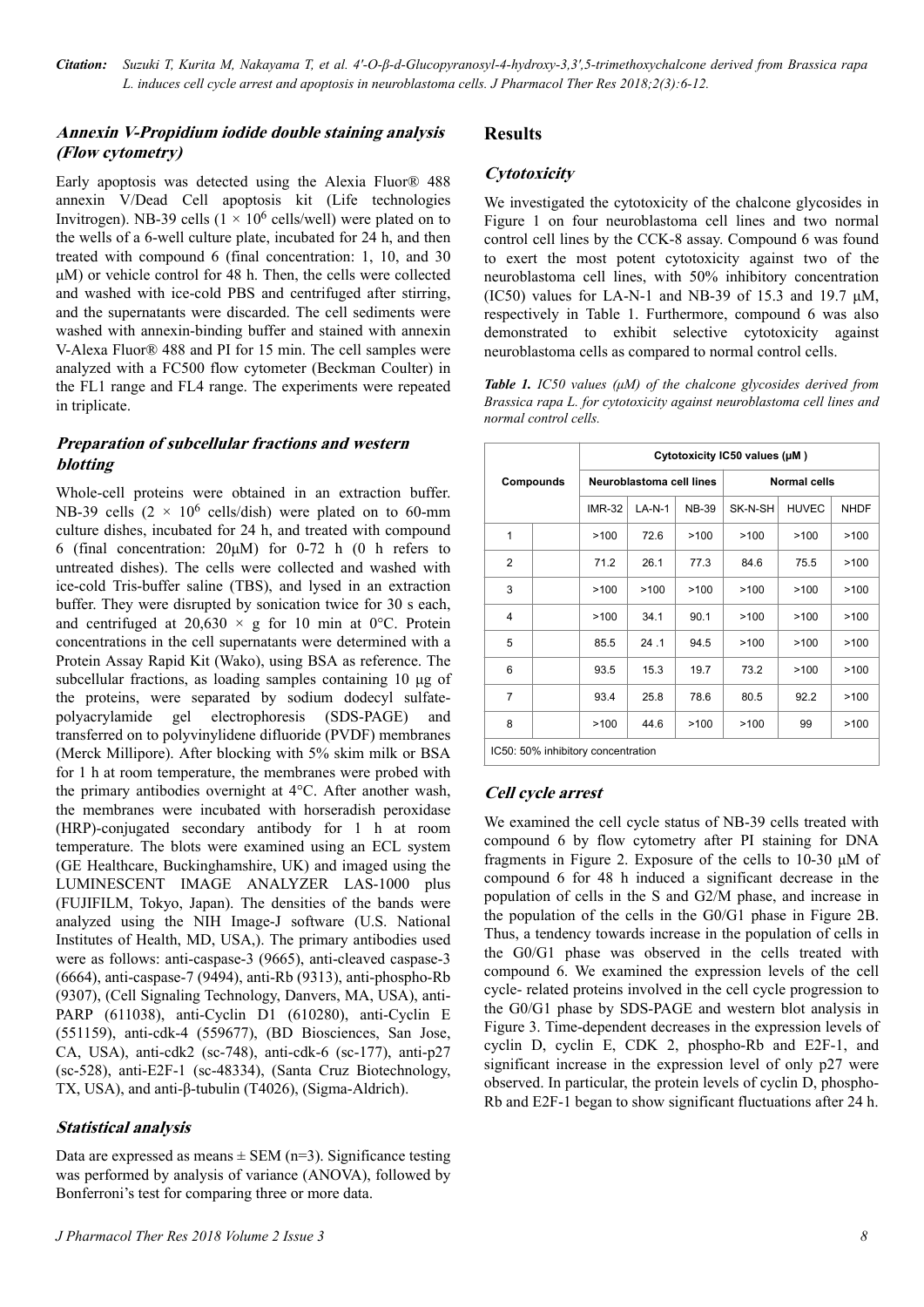

*Figure 2. Analysis of the cell cycle status by flow cytometry. NB-39 cells were treated with compound 6 (10, 30 μM) or DMSO (as a vehicle control)* for 24 and 48 h. (A) Histograms of the flow cytometry. (B) Percentage of cells at each stage of the cell cycle, as analyzed in A. \*p<0.05, *\*\*p<0.01 versus vehicle control (24 h), †p<0.05, ††p<0.01 versus vehicle control (48 h). Paclitaxel was used as the control for induction of G2/M arrest.*



*Figure 3. Western blot analysis for cell cycle-related proteins. NB-39 cells were treated with compound 6 (20 μM) for 0-72 h. The expression levels of the cell cycle-related proteins were assessed by western blotting; β-tubulin was used as the loading control.*

#### **Apoptosis**

To detect whether compound 6 induced apoptosis in the neuroblastoma cells, we observed the cellular and nuclear morphological change by Hoechst 33342 staining. Cell shrinkage, nuclear chromatin condensation and nuclear fragmentation, all characteristic features of apoptosis, were observed in the NB-39 cells treated with compound 6 (Figure 4, arrows at 10 and 100 μM): the severity of the apoptotic changes increased in a dose-dependent manner (Figure 4). Subsequently, the NB-39 cells treated with compound 6 were subjected to flow-cytometric analysis after annexin V-PI double staining (Figure 5). An increase in the percentage of early apoptotic cells was observed after treatment with the compound at 30 μM (Figure 5B). We examined the cellular expression levels of apoptosis-related proteins by SDS-PAGE and western blot analysis (Figure 6). Decrease in the expressions of caspase-3 and caspase-7 and increase in cleavage of the same caspases were observed in a timedependent manner. Subsequently, cleavage of PARP was detected. Furthermore, decrease in the protein expression levels of survivin and XIAP was also observed.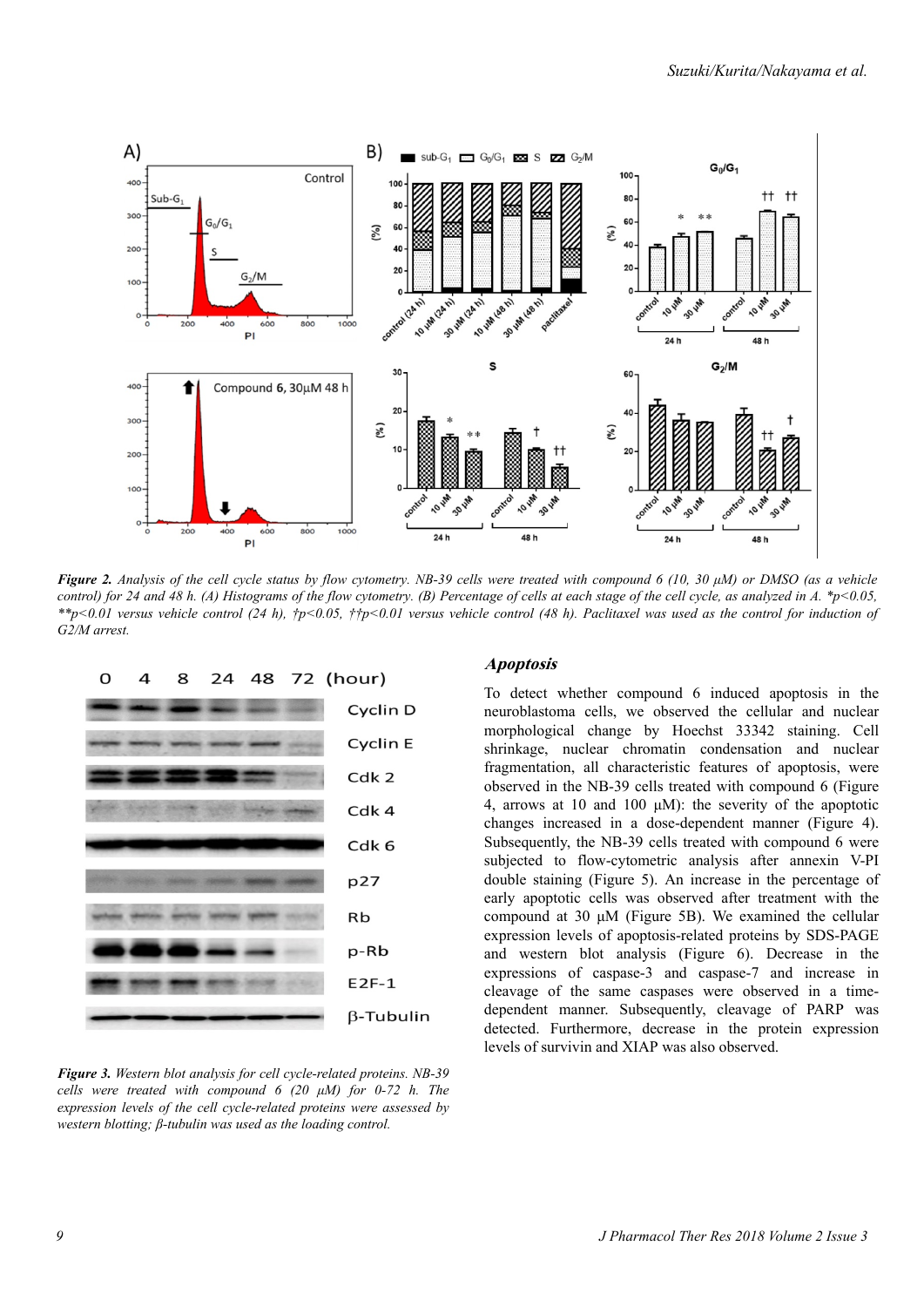*Citation: Suzuki T, Kurita M, Nakayama T, et al. 4'-O-β-d-Glucopyranosyl-4-hydroxy-3,3',5-trimethoxychalcone derived from Brassica rapa L. induces cell cycle arrest and apoptosis in neuroblastoma cells. J Pharmacol Ther Res 2018;2(3):6-12.*



*Figure 4. Morphological observation following Hoechst 33342 staining. NB-39 cells were treated with Compound 6 (1, 10, 100 μM), cisplatin (100 μM) or DMSO (as a vehicle control) for 48 h. Phasecontrast images (upper) and fluorescence images (lower) were obtained. White arrows at 10 and 100 μM indicate the morphological features of apoptosis, including cell shrinkage, nuclear chromatin condensation and nuclear fragmentation. Scale bar: 30 μm.*



*Figure 5. Analysis of early apoptotic cells by flow cytometry. NB-39 cells were treated with compound 6 (30 μM) or DMSO (as a vehicle control) for 48 h. (A) B1: necrotic cells; B2: late apoptotic and necrotic cells; B3: viable cells; B4: early apoptotic cells. Vertical axis indicates PI-stained cells (FL4 Log) and horizontal axis indicates annexin V-Alexa Fluor® 488-stained cells (FL1 Log). (B) Percentages of the cell populations in each area of A. \*p < 0.05, \*\*p < 0.01 versus vehicle control.*



*Figure 6. Western blot analysis for apoptosis-related proteins. NB-39 cells were treated with compound 6 (20 μM) for 0-72 h. The expression levels of the apoptosis-related proteins were assessed by western blotting; β-tubulin was used as the loading control.*

#### **Discussion**

In this study, we determined cytotoxicity and mode of cell death induced by chalcone glycosides in neuroblastoma cells. Chalcone glycosides were found to exhibit selective cytotoxicity against neuroblastoma cell lines as compared to the normal control cells (Table 1). Compound 6 showed good cytotoxicity against two of the neuroblastoma cell lines (LA-N-1, NB-39).

We especially examined the cell cycle status of NB-39 cells treated with compound 6 by flow cytometry. Compound 6 inhibited cell cycle progression to the S phase, and induced cell cycle arrest at the G0/G1 phase. The regulatory proteins that play key roles in controlling cell cycle progression are the cyclins and CDK [7]. Cyclin D and cyclin E, as vital regulatory factors of progression to the G1-S phase of the cell cycle, are known to be involved in the carcinogenesis in most human cancers [20,21]. We then examined the expression levels of the cell cycle-related proteins involved in the G0/G1 and S phases. Expression of cyclin D decreased after 48 h, with induction of cell cycle arrest in the G0/G1 phase. In addition, the expression of p27 increased after 48 h. p27 is involved in negative regulation of cell proliferation. Cyclin E/CDK2 is inactivated by the binding of p27, resulting in cell cycle arrest [22]. In this study, our findings suggested that inhibition of cyclin E/CDK2 activity was caused by increased expression of p27. Furthermore, we also examined the expression levels of the Rb pathway-related proteins. Cyclin D-CDK4/6 and cyclin E-CDK2 controls phosphorylation of the retinoblastoma protein (Rb) [23]. Rb protein is an inhibitor of progression from the G1 to the S phase of the cell cycle. It interacts with a transcription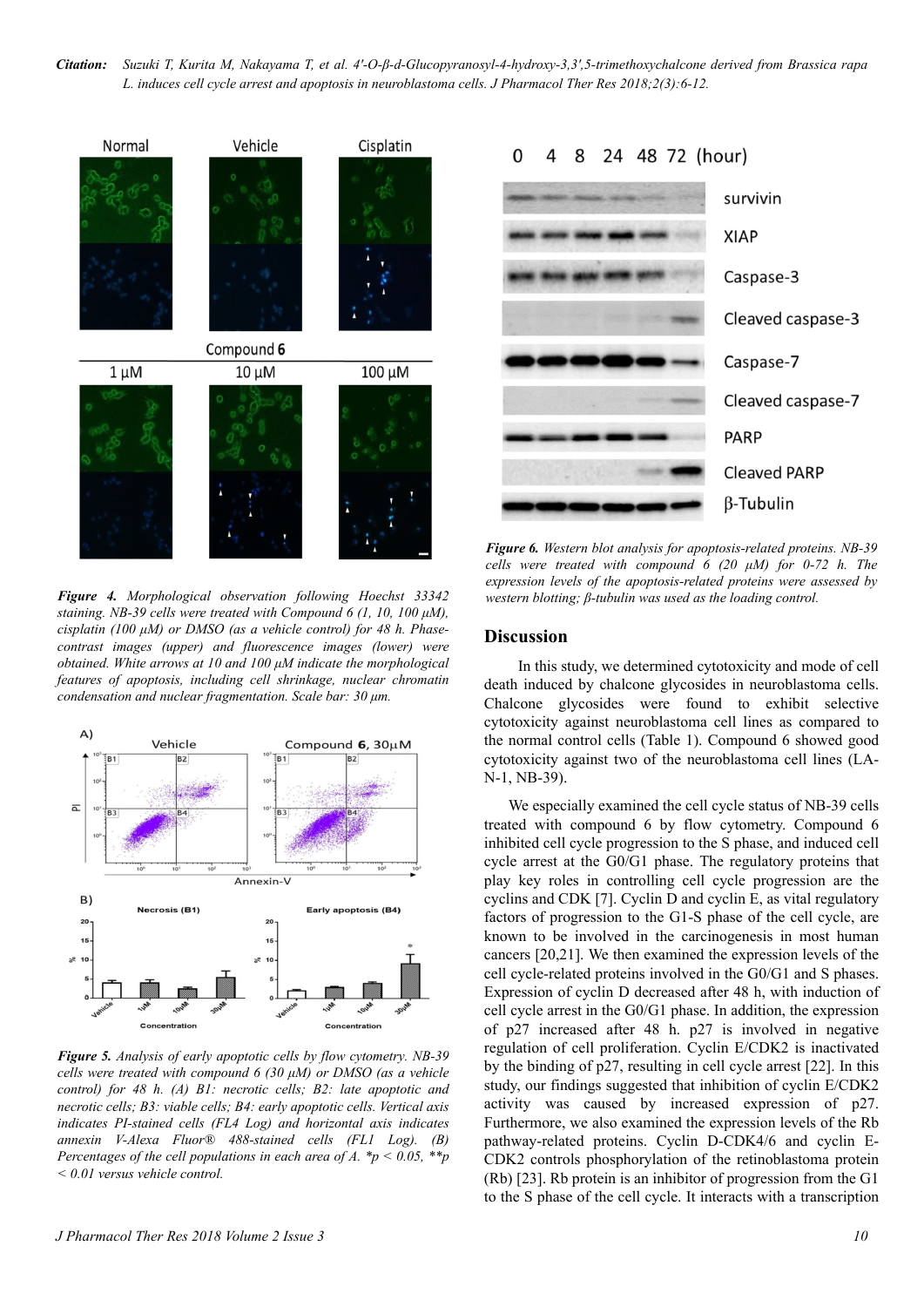factor (E2F family) to repress gene transcription for transition [24]. Cyclin D/E-CDK activates the phosphorylation of Rb, which results in the activation of E2F [25,26]. E2F activation leads to transcriptional activation of E2F-responsive genes, and promotes progression of the cell cycle [27,28]. Miscegenation of E2F function is frequently found in cancer, which further supports the role of G1-S transcription in oncogenesis [29]. In this study, we showed that compound 6 induced significant decrease in the activities? of phospho-Rb and E2F-1 in a timedependent manner. Our findings suggested that compound 6 inhibited progression of the cell cycle to the S phase by inhibiting Rb phosphorylation and release of E2F, inducing G0/G1 phase arrest.

In addition, examination of the NB-39 cells by Hoechst 33342 staining revealed apoptosis, characterized by cell shrinkage, nuclear chromatin condensation, and nuclear fragmentation, in the NB-39 cells treated with compound 6. Flow-cytometric analysis after annexin V-PI double staining also revealed an increase in the number of early apoptotic cells. These results indicate that compound 6 induced apoptosis in the NB-39 cells. Then, we examined the expression levels of the apoptosisrelated proteins. Decrease in the expression levels of the executioner caspases (caspases-3, -7), and increase in the cleavage of the same caspases were observed at 72 h. Caspases are known to play broad roles in apoptosis and inflammation. In the pathway of apoptosis, cell death is induced by the activities of the executioner caspases [30]. Moreover, significant decreases in the expression levels of XIAP and survivin were observed following exposure of the neuroblastoma cells to compound 6. Survivin is one of the members of the Inhibitors of Apoptosis Protein (IAP) family proteins, and plays an important role in inhibiting apoptosis [31,32]. Furthermore, the anti-apoptotic role of survivin is known to be mediated by its association with XIAP [33]. PARP is also known to play an important role in the response to DNA damage, inhibition of DNA repair and cell death, and it is cleaved by an effector caspase during apoptosis [34,35]. In this study, we showed that compound 6 induced cleavage of PARP. Therefore, compound 6 may induce apoptosis in neuroblastoma cells *via* a caspase-dependent pathway.

## **Conclusion**

In conclusion, we found in this study that 4'-O-β-dglucopyranosyl-4-hydroxy-3,3',5-trimethoxychalcone (compound 6) exhibits potent and selective antitumor effect against neuroblastoma cells. It induces cell cycle arrest in the G1 phase by inhibiting S phase transition *via* inhibition of Rb phosphorylation and release of E2F. In addition, compound 6 induces apoptotic cell death, mediated *via* a caspase pathway. These findings indicate that compound 6 may represent a lead compound for the development of a therapeutic drug for neuroblastoma.

# **Acknowledgements**

The authors wish to thank Dr. Toshimitsu Suzuki, Fukushima Medical University School of Medicine, for providing us with the NB-39 cells. This study was funded in part by a joint research grant for scientific confirmation of the constituents and biological effects of Myanmar traditional medicine.

# **References**

- 1. Maris JM, Hogarty MD, Bagatell R, et al. Neuroblastoma. Lancet. 2007;369(9579):2106-20.
- 2. Davidoff AM. Neuroblastoma. Semin Pediatr Surg. 2012;21(1):2-14.
- 3. Mosse YP, Deyell RJ, Berthold F, et al. Neuroblastoma in older children, adolescents and toung adults: a report from the international neuroblastoma risk group project. Pediatr Blood Cancer. 2013;61(4):627-35.
- 4. Kaneko M, Tsuchida Y, Uchino J, et al. Treatment results of advanced neuroblastoma with the first Japanese study group protocol. Study Group of Japan for Treatment of Advanced Neuroblastoma. J Pediatr Hematol Oncol. 1999;21(3):190-7.
- 5. Matthay KK, Reynolds CP, Seeqer RC, et al. Long-term results for children with high-risk neuroblastoma treated on a randomized trial of myeloablative therapy followed by 13-cis-retinoic acid: a children's oncology group study. J Clin Oncol. 2009;27(7):1007-13.
- 6. Matthay KK, Villablanca JG, Seeqer RC, et al. Treatment of high-risk neuroblastoma with intensive chemotherapy, radiotherapy, autologous bone marrow transplantation, and 13-cis-retinoic acid. N Engl J Med. 1999;341(16):1165-73.
- 7. Golias CH, Charalabopoulos A , Charalabopoulos K. Cell proliferation and cell cycle control: a mini review. Int Clin Pract. 2004;58(12):1134-41.
- 8. Cesi V, Tanno B, Vitali R, et al. Cyclin D1-dependent regulation of B-myb activity in early stages of neuroblastoma differentiation. Cell Death Differ. 2002;9(11):1232-9.
- 9. Sumrejkanchanakij P, Eto K, Ikeda MA. Cytoplasmic sequestration of cyclin D1 associated with cell cycle withdrawal of neuroblastoma cells. Biochem Biophys Res Commun. 2006;340(1):302-8.
- 10. Molenaar JJ, Ebus ME, Koster J, et al. Cyclin D1 and CDK4 activity contribute to the undifferentiated phenotype in neuroblastoma. Cancer Res. 2008;68(8):2599-2609.
- 11. Molenaar JJ, van Sluis P, Boon K, et al. Rearrangements and increased expression of cyclin D1 (CCND1) in neuroblastoma. Genes Chromosomes Cancer. 2003;36(3): 242-9.
- 12. Rader J, Russell MR, Hart LS, et al. Dual CDK4/CDK6 inhibition induces cell-cycle arrest and senescence in neuroblastoma. Clin Cancer Res. 2013;19(22):6173-82.
- 13. Molenaar JJ, Koster J, Ebus ME, et al. Copy number defects of G1-cell cycle genes in neuroblastoma are frequent and correlate with high expression of E2F target genes and a poor prognosis. Genes Chromosomes Cancer. 2012;51(1):10-19.
- 14. Orlikova B, Tasdemir D, Golais F, et al. Dietary chalcones with chemopreventive and chemotherapeutic potential. Genes Nutr. 2011;6(2):125-47.